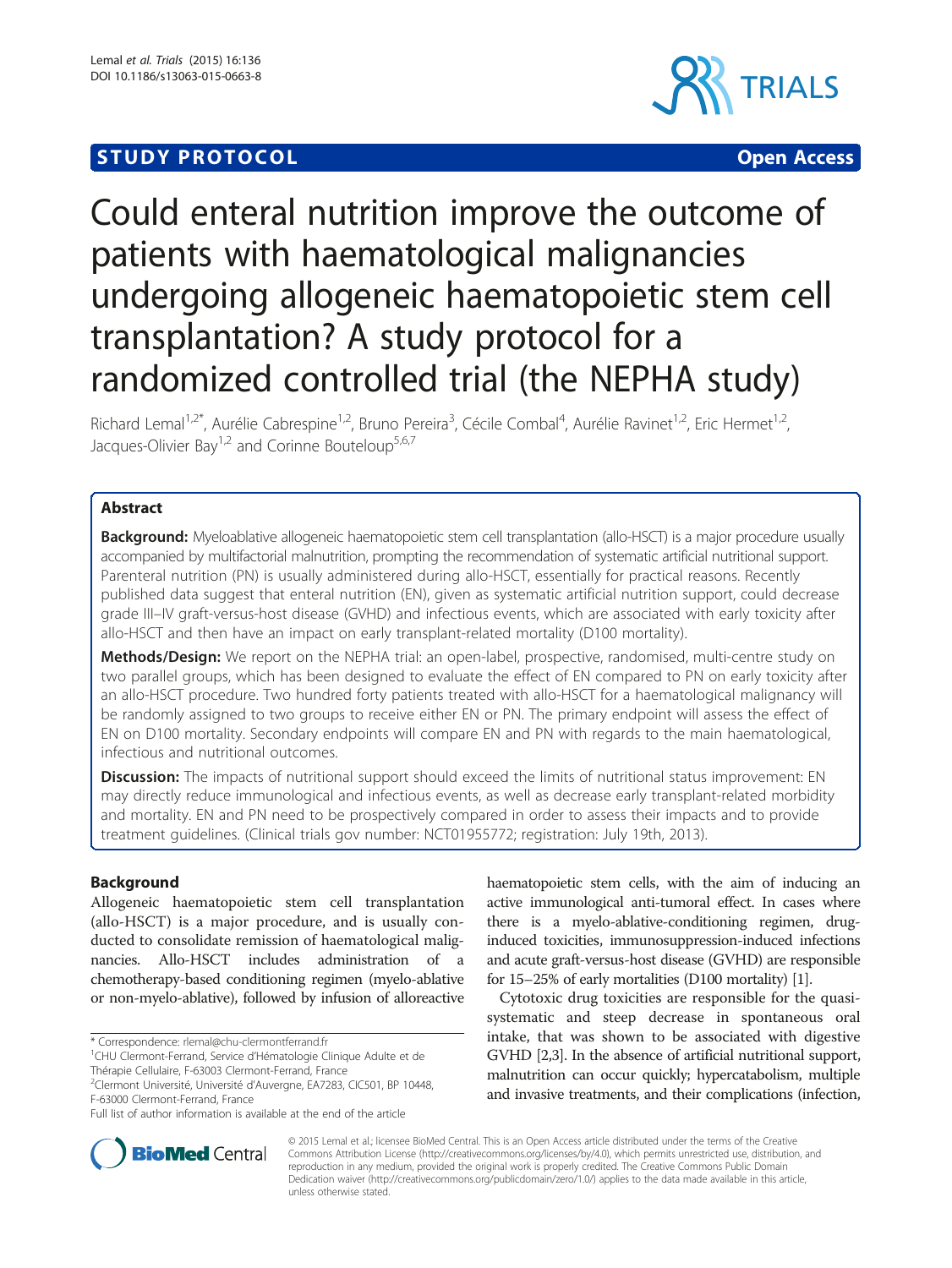inflammation) [[4\]](#page-8-0), increase malnutrition. Several studies show that malnutrition is an independent negative prognostic factor for the survival of children and adults affected by malignant haematological disease and treated by allo-HSCT [[5](#page-8-0)-[8](#page-8-0)]. Furthermore, malnutrition decreases quality of life [\[9\]](#page-8-0) and increases length-of-stay in hospital [\[10\]](#page-8-0).

The American Society of Parenteral and Enteral Nutrition (ASPEN) and the French-speaking society of clinical nutrition and metabolism (SFNEP) recommend nutritional support during haematopoietic transplantation for patients who are malnourished or have decreased intake or decreased intestinal absorption over a prolonged period (grade B) [[11,12\]](#page-8-0). For practical and historical reasons, parenteral nutrition (PN) is often the first option chosen for patients undergoing an allo-HSCT [[13](#page-8-0)]. Indeed, allo-HSCT patients all have a central-venous access that facilitates PN administration. PN has been shown to be safe and effective and to improve nutritional state. It preserves body mass during HSCT [\[14](#page-8-0)-[16](#page-8-0)], and increases 2-year overall survival and relapse-free survival [[17\]](#page-8-0). Nevertheless, in numerous clinical settings with hypermetabolism, including cancer and for patients in Intensive Care Units (ICUs), PN is associated with a larger number of complications, mostly infectious [[18,19](#page-8-0)].

In allo-HSCT, PN, compared to simple hydration, increased infectious complications, which led to an increase in early morbidity and mortality, and subsequent increased costs and hospital length-of-stay [\[14,20](#page-8-0)]. Enteral nutrition (EN) has been shown to be feasible in small retrospective cohorts of paediatric and adult allo-HSCT patients [\[21,22](#page-8-0)]. However, the nasogastric tube remains poorly perceived by caring teams and patients, and is thought to be traumatic and uncomfortable. However, Seguy et al. [[23](#page-8-0)] reported on a non-randomised study that included a small cohort of 45 allo-HSCT patients receiving a myelo-ablative conditioning regimen: they showed that EN decreased the incidence of grade III/IV GVHD and infection-related mortality at D100. The same team recently published their results on a larger cohort of 121 monocentric consecutive allo-HSCT patients that received a myelo-ablative conditioning regimen, and confirmed the same benefits for EN vs PN, with a protective effect of EN on early overall survival, on infectious mortality and on the incidence of grade III/IV acute GVHD [\[24](#page-8-0)].

We have recently reported our retrospective experience, showing that EN was associated with a lower risk of early infectious complications, but had no impact on the incidence of GVHD or on D100 survival in 56 consecutive patients who received a myelo-ablative or nonmyelo-ablative conditioning regimen [\[25\]](#page-8-0).

Until now, no prospective randomised study has confirmed the benefits of EN in allo-HSCT patients. This lack of solid proof negatively impacts on the development of EN use.

#### Methods and design

We plan to conduct a randomised, controlled, prospective trial to determine the best nutritional support modalities for allo-HSCT patients.

#### **Objectives**

The main objective is to evaluate the effect of EN compared to PN on early mortality (at day 100 [D100]) in patients treated with myeloablative allo-HSCT.

The main secondary objectives are to evaluate the effects of EN compared to PN on:

- overall survival and progression-free survival at 1 year;
- haematologic evolution: i.e. incidence and severity of GVHD, secondary toxicities (namely, infections and mucositis), and haematopoietic reconstitution and engraftment;
- nutritional parameters: i.e. nutritional and functional status, duration of nutritional support before recovery to oral feeding, nutritional support tolerance (in particular at an infectious, digestive and hepatobiliary level);
- assessment of quality of life.

#### Study design and location

NEPHA is an open-label, controlled, prospective, randomised, multi-centre clinical study. It will enrol 240 patients, who will be distributed randomly between the following two groups according to the type of nutritional support, EN or PN (Figure [1](#page-2-0)):

- the EN group will represent patients receiving EN via a nasogastric tube;
- the PN group will represent patients receiving PN via a central venous line.

#### Study population and ethical aspects

The patients will be recruited in each participating centre by the investigating haematologist during the pretransplantation consultation. Inclusion and exclusion criteria are described in Table [1](#page-2-0). All patients will have provided their informed consent, and the study will be conducted according to the principles of the Declaration of Helsinki. Local ethical committee agreement was obtained in December 2012 (Comité de Protection des Personnes (CPP) Sud-Est VI; reference 2011-A01288-33); French National Health Authorities agreement was obtained in July 2013 (Agence Nationale de Sécurité du Médicament et des produits de santé (ANSM); reference 130334B-42).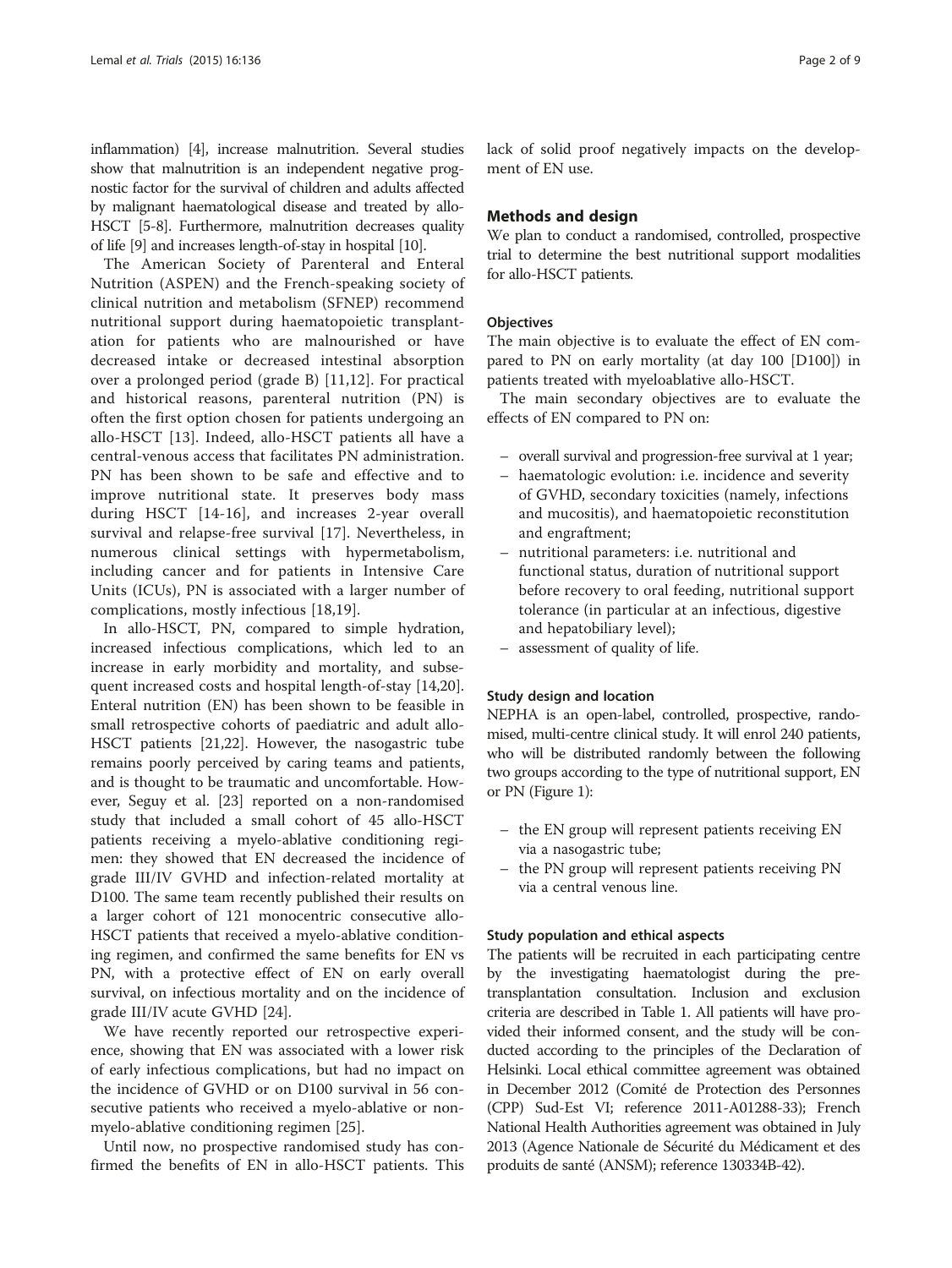<span id="page-2-0"></span>

#### Randomisation

Randomisation will be centralised in Clermont-Ferrand University Hospital. It will be stratified by centre in order to take the 'centre effect' into account (especially for conditioning modalities, prevention and treatment of infectious complications). We supposed that this center stratification will permit to correctly balance the two groups regarding local specific therapeutic habits. Moreover, we assume that conditioning regimens and drugs administered as prophylactic regimens towards GVHD will not be imbalanced between the two groups : indeed, inclusion and exclusion criteria enable to focus the trial on patients with high HLA-compatibility, receiving a myeloablative conditioning regimen without innovative intervention.

Randomisation will be conducted to balance group sizes according to a computer-generated allocation sequence by blocks with Clinsight® software package.

## Table 1 Inclusion and exclusion criteria Inclu

| Inclusion                    | - Aged between 18 and 65 years                                                                                                                                                                                                                                         |  |  |  |  |  |
|------------------------------|------------------------------------------------------------------------------------------------------------------------------------------------------------------------------------------------------------------------------------------------------------------------|--|--|--|--|--|
| criteria                     | - Men and women                                                                                                                                                                                                                                                        |  |  |  |  |  |
|                              | - 2Patients undergoing myeloablative allo-HSCT for a<br>haematological malignancy                                                                                                                                                                                      |  |  |  |  |  |
|                              | - HLA-compatibility: geno-identical or pheno-identical<br>10/10                                                                                                                                                                                                        |  |  |  |  |  |
|                              | - Patients affiliated with a social-security organisation                                                                                                                                                                                                              |  |  |  |  |  |
|                              | - Patients had signed the informed consent                                                                                                                                                                                                                             |  |  |  |  |  |
| <b>Exclusion</b><br>criteria | - Status of tumour progression at the moment of the<br>allo-HSCT                                                                                                                                                                                                       |  |  |  |  |  |
|                              | - HLA compatibility $\leq$ 9/10                                                                                                                                                                                                                                        |  |  |  |  |  |
|                              | - Artificial nutrition used at the moment of inclusion                                                                                                                                                                                                                 |  |  |  |  |  |
|                              | - Inability to understand the protocol (linguistic barrier,<br>cognitive difficulties)                                                                                                                                                                                 |  |  |  |  |  |
|                              | - Contraindication or associated pathology that does<br>not allow us to carry out EN or PN according to the<br>protocol                                                                                                                                                |  |  |  |  |  |
|                              | - Medical history of progressive psychiatric illness                                                                                                                                                                                                                   |  |  |  |  |  |
|                              | - Medical history of another progressive cancer or<br>occurrence in the 5 previous years                                                                                                                                                                               |  |  |  |  |  |
|                              | - Presence of a simultaneous serious and uncontrolled<br>disease, such as severe cardiac, renal, hepatic or<br>respiratory failure, or severe sepsis                                                                                                                   |  |  |  |  |  |
|                              | - Previous allo-HSCT                                                                                                                                                                                                                                                   |  |  |  |  |  |
|                              | - Antibiotic use for digestive decontamination                                                                                                                                                                                                                         |  |  |  |  |  |
|                              | - Participation in another clinical trial studying an<br>allograft procedure, and applying modalities that are<br>not available in routine practice (including innovative<br>immunosuppression and graft or conditioning<br>regimens not considered as myeloablative). |  |  |  |  |  |

#### Nutritional intervention

EN or PN will be started systematically at D1 (maximum at D2) after transplantation (D0 being the day of transplantation), without taking oral intake into account. The two groups will be isocaloric, isonitrogenous with energy and nitrogen intake targets fixed respectively at 30–35 kcal and 1.2–1.5 g protein per kg per day. During the first 14 days, all patients will receive an intravenous glutamine supplementation of 0.3 g per kg per day (Dipeptiven® [dipeptide alanyl-glutamine], Fresenius Kabi).

For patients in the EN group, a polyurethane or silicone nasogastric tube, 8- to 10-French, will be inserted and its correct positioning will be controlled by radiography before starting EN. The EN will be then introduced prudently with flow and volume progressively increased until the target intake is reached in 7 days, following a pre-established and validated protocol. This procedure will be carried out with a flow regulator in nocturnal cyclical mode over 10–16 hours, unless there is a justified contraindication (in particular, a high risk of inhalation).

Initially, the infused nutritive mixtures will be polymeric, normo- or hypercaloric, normo- or hyperprotidic,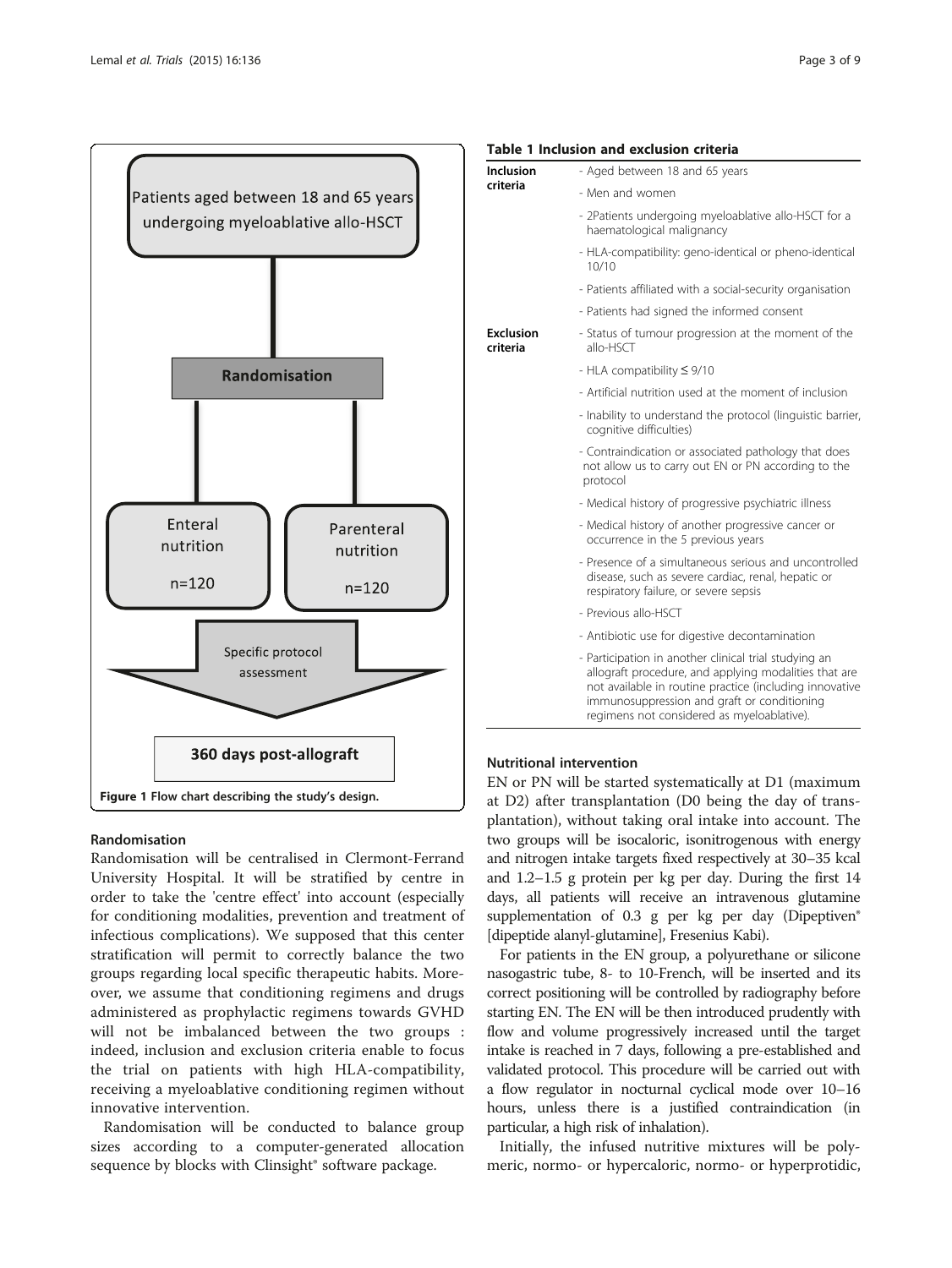and without immuno-modulating substrates. Fibrecontaining mixtures and semi-elemental mixtures will be allowed according to EN digestive tolerance and the medical context (as is usually proposed). All nutritive mixtures used will be supplied by NUTRICIA Medical Nutrition Laboratory.

If there is any digestive intolerance (diarrhoea, vomiting, cases of acute GVHD), EN will be maintained if possible, and the flow and volume will be adapted as necessary. If the protein energetic-target intake is not obtained, and has a deficit of >500 kcal per day for more than 48h, supplementary PN will be added to bridge the gap. Except for refusal by the patient or insertion failure, the tube will be reinserted up to a minimum of three times before ceasing EN. Any reason for stopping EN during the follow-up (and replacement with PN) will be recorded by the investigator. These events will help us to evaluate tolerance to EN.

For patients in the PN group, PN will be administrated by a central venous catheter, which is usually inserted into allo-HSCT patients to allow administration of chemotherapy and different parenteral treatments. A standard three-in-one mixture will be used, according to the products usually used in each centre. In order to avoid heterogeneity in PN modalities, the use of a three-inone mixture or a lipid emulsion that contains omega-3 fatty acids will be disallowed, unless the centre has no other available products. The usual recommended vitamin and trace-element supplements will be given.

Unless there is a justified contraindication (risk of overload, glycaemia that is difficult to control…), PN will be conducted in a nocturnal cyclical mode over a minimum of 12 hours, and will be based on overall volume and glucose-infusion rate  $\left($  <4 mg per kg per min). The cyclical administration of PN will limit the risks of hepatobiliary complications related to PN per se.

Spontaneous oral feeding will be maintained as necessary and according to the patient's appetite. Evaluation of daily oral intake will be carried out by the dietician. Hypercaloric, hyperprotidic oral nutritional supplements, without immuno-modulating substrates, will be authorised. These will be recorded by the dietician and included in the total oral-intake calculation.

EN or PN will be decreased when the patient has resumed oral feeding that allows him/her to obtain 50% of his/her daily needs (15–18 kcal per kg per day), and will be stopped when 75% of his/her needs are satisfied (22.5–26.0 kcal per kg per day).

#### Haematological treatment

The recruiting services participating in the study are authorised to perform allo-HSCT. The terms of conditioning, the prevention of GVHD (including the use of anti-thymoglobulin, mycophenolate mofetil and methotrexate) and the management of toxicities will be done

accordingly to the usual procedures at the different centres. All medications that are necessary after transplantation and/or for complications will be given as usual modalities at each centre, whatever the treatment group: EN or PN. Before admission to the allo-HSCT procedure, a biological profile, adapted to the patient's pathology and according to the usual practices, will be performed. The transplant will be injected at D0 (day of the first injection). Participation in this study will not modify the usual clinical and biological follow-up protocols.

#### Evaluation of outcomes

The primary endpoint evaluated will be mortality rate (proportion of deaths), observed at D100 in both groups. In the usual manner, early toxicities from allo-HSCT will be evaluated to see if mortality was related to the transplant at D100, which is considered as a dichotomous parameter without expected right-censored data [\[1](#page-7-0)]. D100 mortality is a strong marker of early allo-HSCT toxicity, classically used in allo-HSCT trials.

Secondary criteria will define the impact of the nutrition procedure on both transplantation morbidity/mortality and nutritional outcomes. Table [2](#page-4-0) summarises the data-collection schedule.

Such iterative and multiparametric evaluations are usually done and reported in all allo-HSCT trials. The three retrospective studies published in this specific "enteral nutrition / allo-HSCT" field(23–25) used the same methodology and criteria in order to correctly assess allo-HSCT complex and dynamic issues.

#### Transplantation morbidity and mortality

Most criteria will be evaluated according to routinely assessed parameters, without increasing the complexity of the usual allo-HSCT procedures.

Overall survival will be defined as the time period between the date of allogeneic transplantation (D0) and the date of death, regardless of its cause, and will be evaluated at 1 year.

Progression-free survival will be defined as the time period between the date of allogeneic transplantation (D0) and the date of disease progression or death (regardless of its cause), whichever comes first. This will also be evaluated at 1 year.

GVHD occurrence will be notified by specifying the location (liver, skin, gut), the Glucksberg severity score [[26\]](#page-8-0), the treatment applied and the efficacy of treatment. It will be notified every week up until D28 (minimum) or until hospital discharge, then monthly until D180, and then at D270 and D360.

Mucositis occurrence will be clinically evaluated every day up to D28, and will focus on its grade (according to the NCI-CTC criteria), the treatment applied and its duration.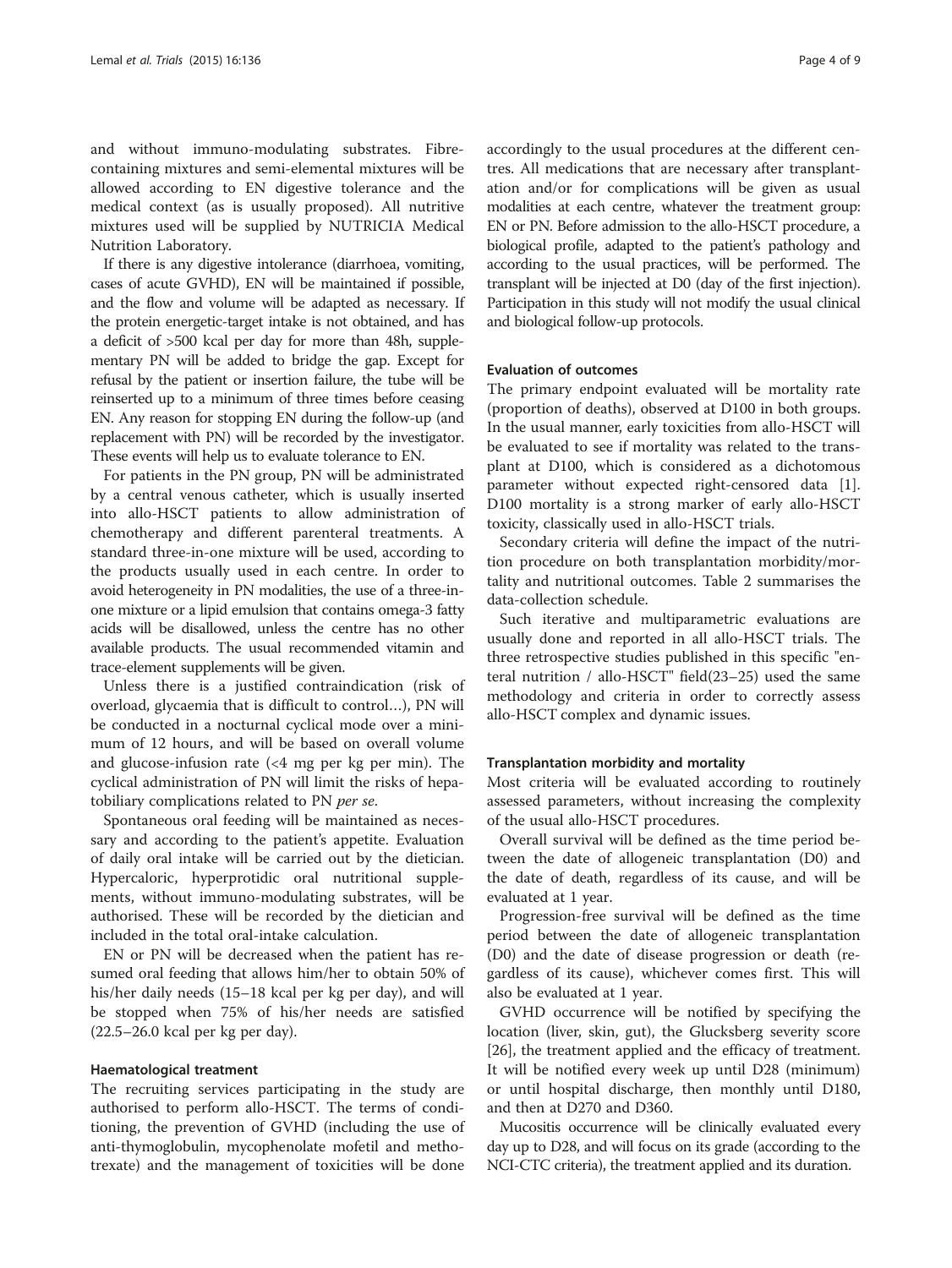<span id="page-4-0"></span>

|                                                                                                                                                              | Time point                |                |              |                    |                    |                           |                    |                           |                    |                    |                    |  |  |
|--------------------------------------------------------------------------------------------------------------------------------------------------------------|---------------------------|----------------|--------------|--------------------|--------------------|---------------------------|--------------------|---------------------------|--------------------|--------------------|--------------------|--|--|
|                                                                                                                                                              | $D-14$<br>to $D-7$        | D <sub>1</sub> | D7           | D14                | D <sub>21</sub>    | D <sub>28</sub>           | D60                | D90                       | D180               | D270               | D360               |  |  |
| Informed consent                                                                                                                                             | $\mathbf{x}$              |                |              |                    |                    |                           |                    |                           |                    |                    |                    |  |  |
| Allocation                                                                                                                                                   | $\boldsymbol{\mathsf{x}}$ |                |              |                    |                    |                           |                    |                           |                    |                    |                    |  |  |
| <b>Energetic and caloric</b><br>needs assessment                                                                                                             |                           |                | $\mathbf{x}$ | $\pmb{\mathsf{x}}$ | $\pmb{\mathsf{x}}$ |                           |                    |                           |                    |                    |                    |  |  |
| <b>Digestive symptoms</b><br>and tolerance<br>(individual notebook)                                                                                          |                           | $\mathbf{x}$   |              |                    |                    |                           |                    |                           |                    |                    | $\mathbf{r}^2$     |  |  |
| <b>Functional status</b><br>(Performance status, sit-<br>up test, dynamometry,<br>Weight, body-mass<br>index, brachial<br>circumference)                     | $\boldsymbol{\mathsf{x}}$ |                |              | $\pmb{\mathsf{x}}$ |                    | $\boldsymbol{\mathsf{x}}$ | $\mathbf{x}$       | $\boldsymbol{\mathsf{x}}$ | $\pmb{\mathsf{x}}$ |                    | $\pmb{\chi}$       |  |  |
| Hepatic tolerance<br>(Total bilirubin, free and<br>conjugated bilirubin,<br>AST, ALT, ALP, GGT)                                                              | $\boldsymbol{\mathsf{x}}$ |                | X            | $\pmb{\mathsf{x}}$ | x                  | $\mathbf{x}$              | $\pmb{\mathsf{x}}$ | $\mathbf{x}$              | $\mathbf{x}$       | $\pmb{\mathsf{x}}$ | $\pmb{\mathsf{x}}$ |  |  |
| Transthyretin,<br>C-reactive protein                                                                                                                         | $\boldsymbol{\mathsf{x}}$ |                | $\mathbf{x}$ | $\pmb{\mathsf{x}}$ | $\pmb{\chi}$       |                           |                    |                           |                    |                    | $\mathbf{r}^3$     |  |  |
| Albumin                                                                                                                                                      | $\mathbf{x}$              |                |              |                    |                    | $\mathbf{x}$              | $\mathbf{x}$       | $\mathbf{x}$              | $\mathbf{x}$       |                    | x                  |  |  |
| <b>Clinical assessment</b><br>(GVHD, mucositis,<br>infectious<br>complications, red<br>blood cells and<br>platelets transfusions,<br>catheter complications) |                           |                | X            | $\pmb{\mathsf{x}}$ | x                  | $\pmb{\chi}$              | $\pmb{\mathsf{x}}$ | $\mathbf{x}$              | $\mathbf{x}$       | $\pmb{\mathsf{x}}$ | x                  |  |  |
| Chimerism                                                                                                                                                    |                           |                |              |                    |                    | $\mathbf{x}$              | $\mathbf{x}$       | $\mathbf{x}$              | $\mathbf{x}$       |                    | x                  |  |  |
| <b>Quality of life</b><br>(QLQ-C30)                                                                                                                          | $\mathbf{x}$              |                |              |                    |                    |                           |                    | $\pmb{\mathsf{x}}$        | $\mathbf{x}$       |                    | $\pmb{\chi}$       |  |  |

<sup>1</sup>Evaluated until hospital discharge; <sup>2</sup>Auto-evaluated daily during nutritional intervention; <sup>3</sup>Evaluated once per week until hospital discharge; ALP: alkaline phosphatase; ALT: alanine aminotransferase; AST: aspartate aminotransferase; GGT: gamma-glutamyltransferase.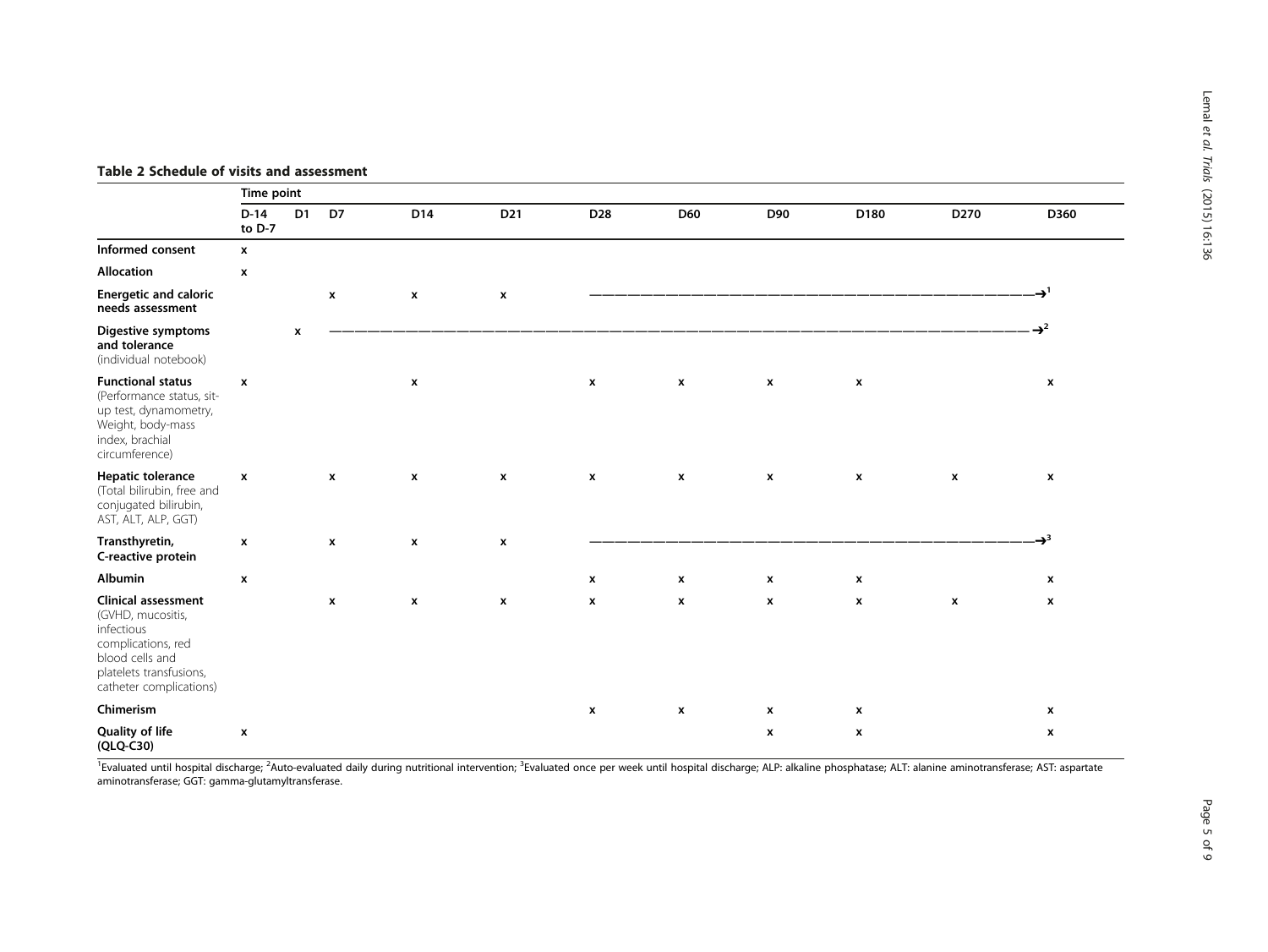Infectious complications will be evaluated every week up to D30 (minimum) or until hospital discharge, then every month until D180, and then at D270 and D360 according to the following.

- The existence of a documented bacteraemia (in the event of coagulase-negative Staphylococcus bacteraemia, two positive haemocultures will be necessary to retain a diagnosis of significant bacteraemia) and the number of days of curative antibiotherapy.
- The existence of a documented fungal infection and the type and number of days of preventive and curative antifungal treatment. The diagnosis of invasive pulmonary aspergillosis will be valued according to the EORTC/MSG 2008-revised criteria (possible, probable or proven) [\[27](#page-8-0)].
- The existence of a documented viral infection and the type and the number of days of curative antiviral treatment.
- The number of days with a fever  $(>38^\circ)$ ; these episodes are frequent and not always linked to a documented infection. However, in these neutropenic and immunocompromised patients, fever is considered to be a strong surrogate marker for infection.

Infectious complications will also be evaluated indirectly by assessing two events, which usually are almost exclusively related to infections within the allo-HSCT setting:

- The need for an ICU transfer, with severity evaluated using the following criteria: 1) clinically relevant and routinely used severity indexes (SOFA index, IGS2 score, D28 ventilator-free delay); 2) invasive ventilation and/or non-invasive need for ventilation; 3) extra-renal purification or need for dialysis; 4) length of stay in the ICU.
- The need to remove a central catheter.

Haematopoietic reconstitution will be specified using daily full blood-count results. Haematopoietic reconstitution will be valued by:

- Turnaround time of polynuclear neutrophils  $> 0.5 \times$ 10<sup>9</sup>/L (first day within a period of 3 consecutive days).
- Spontaneous platelet turnaround time:  $>20 \times 10^9$ /L (2 days with no platelet transfusion within the previous 3 days).
- Spontaneous platelet turnaround time:  $>50 \times 10^9$ /L (2 days with no platelet transfusion within the previous 3 days).
- The number of transfusions of red blood cells and platelets between D0 and D100.

Engraftment rates will be evaluated by measuring chimerism (determined by molecular biology, i.e. analysis of variable non-tandem repeat segments, or sexual chimerism by FISH in the event of sex mismatches) at D30, D60, D90 and D180. This evaluation is usual in allo-HSCT follow ups

#### Nutritional outcomes

These criteria are usually not evaluated during the allo-HSCT procedure (except for weight and biological criteria), but will be specifically required for this prospective trial.

Nutritional status will be evaluated from clinical and biological criteria:

- Weight, body mass index and brachial circumference measured at D-7(i.e.7 days before treatment), once a week up to D28 or until hospital discharge, then once per month up to D180, and then at D270 and D360.
- Transthyretin and C-reactive protein (at D–7, then once a week during hospitalisation), albumin and C-reactive protein (at D–7, D7, D28, D60, D90, D180, D270 and D360).

Functional capacity (reflecting general condition and muscular efficiency, which can be easily linked to nutritional status) will be evaluated using the World Health Organisation Performance Status (0–4) and using the muscle strength measurement (on the upper limbs using a handgrip dynamometer, and on the lower limbs using the sit-up test) at D–7, D14, D28, D60, D90, D180 and D360.

The duration of the nutritional intervention, before resuming adequate oral feeding, will be defined by the number of days since the first day of EN or PN according to the randomisation group and the day of cessation of EN or PN (i.e. the patient had resumed oral feeding and was obtaining 75% of his/her protein-energetic needs). If patients in the EN group require PN supplementation, the duration of PN will be evaluated and compared with the PN group.

According to our previous unpublished experience, we do the assumption that morphometric measures and biological markers sould show a better nutritional status in EN group. In correlation with these results, functional status should be better in the EN group.

The randomized nutrition procedure is usually administered, on average, during 21 to 28 days: thus, we assume that improvement of nutritional status in EN group should be more relevant within the first 2 to 3 months after allo-HSCT, thereafter the difference between the two groups should be less important.

Nutritional support tolerance will be evaluated:

 Digestive symptoms will be evaluated daily with a focus on intensity of abdominal pain and intensity of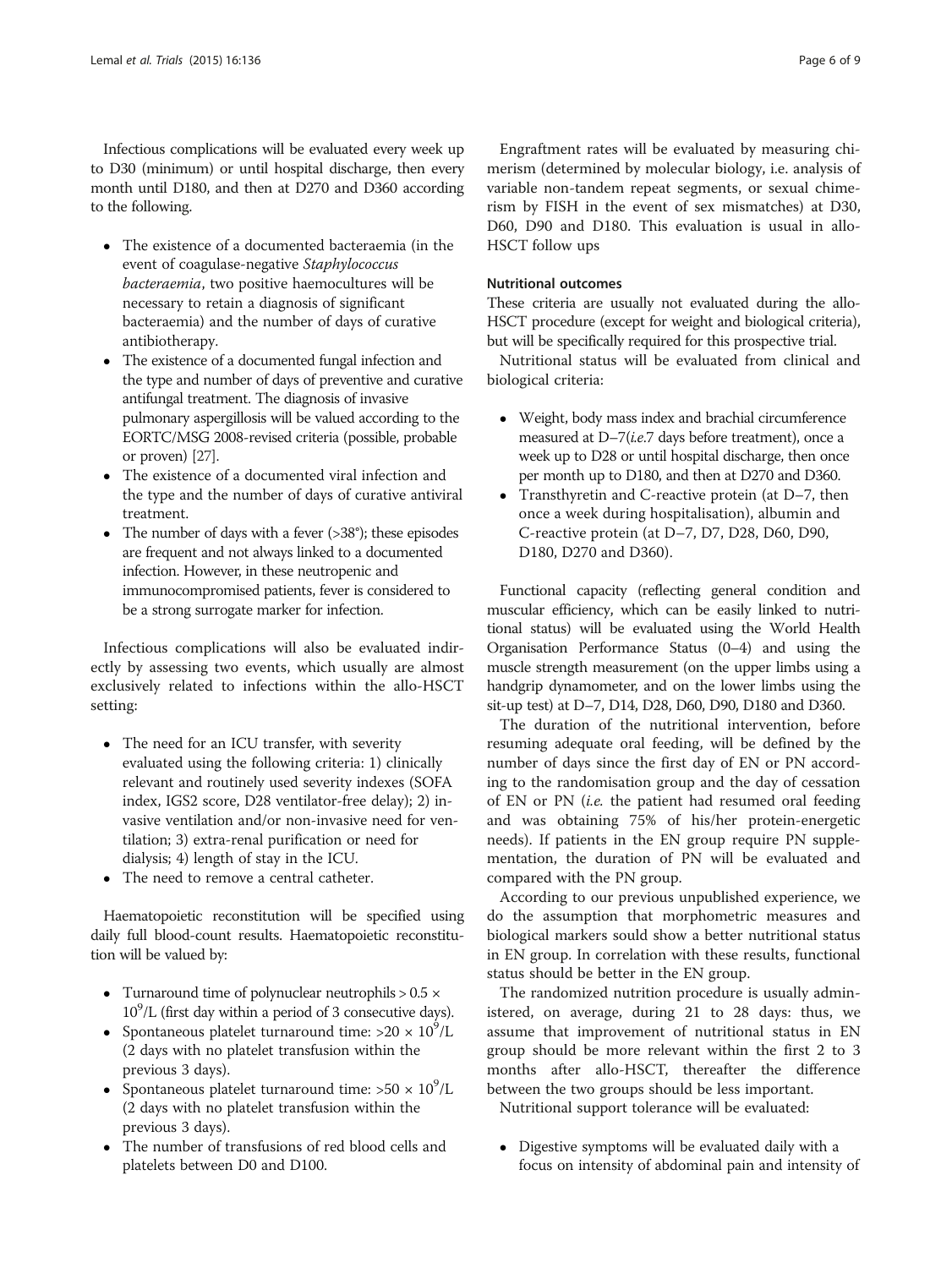nausea, using the Visual Analog Scale (0–100 mm), according to the number of vomiting events and number and consistency of stools. These criteria will be self-reported daily in an individual notebook by the patient, and will be overseen by nurses or dieticians. Moreover, weekly needs for symptomatic treatments will be assessed until the hospital discharge

- Hepatic tolerance will be evaluated by liver function tests twice a week until hospital discharge, then every 14 days until D90, and then at D180, D270 and D360 (total bilirubin, free and conjugated bilirubin, alkaline phosphatase, alanine aminotransferase, aspartate aminotransferase, gamma-glutamyl-transferase).
- Anomalies in glyco-regulation will be evaluated by a systematic daily venous glycemia test in both groups, and by capillary glycemia at the beginning and/or if there is modification to PN and, if necessary, in the EN group. Glycemia will be controlled by insulin therapy to avoid hyperglycaemic peaks, which are known to have a negative effect, and to increase complications and mortality, especially in ICUs.
- Mechanical and infectious/inflammatory complications caused by nasogastric tubes (patient refusal or local intolerance, insertion failures, falling out, obstructions, number of times nasogastric tube was inserted per patient, otitis, sinusitis…) and central venous catheters (occlusion, thrombosis, infection, number of successive catheters per patient) will be recorded.

Quality of life will be auto-evaluated by the patients using a validated questionnaire, (EORTC QLQ-C30 version 3), at D–7, D90, D180 and D360.

#### Data management

In order to meet regulatory requirements (Guidance for Computerized systems Used in Clinical Trials, International Conference on Harmonisation, Good clinical Practice 2001/20/CE), e-Case Report Formdesign, data monitoring and database extractions will be performed with Clinsight® software package.

#### Statistical considerations

#### Estimation of sample size

Sample-size estimation is based on the comparison of early mortality rates at day 100 for two-sided α-risk and β equal to 5% and 20%, respectively, and a difference between the two randomised groups of 12%. Indeed, D100 mortality rate in allo-HSCT patients receiving PN with intravenous glutamine supplementation was set at 17% (considering data from the literature [\[1](#page-7-0)[,23](#page-8-0)-[25\]](#page-8-0)) and the D100 mortality rate in EN patients with intravenous glutamine supplementation was set at 5%. Under these

assumptions and considering D100 mortality at least equal to or lower than Seguy et al.'s studies (in which no patient received glutamine), 240 subjects are needed to show the superior efficacy of EN over PN in terms of D100 mortality. Two interim analyses are planned at  $n = 80$ and and  $n = 160$  patients (inflation of type I-error using Lan et Demets, Obrien-Fleming, East©). An independent committee will advise on continuation of the study according to results from these two interim analyses.

#### Statistical analysis

The analyses will be conducted as intention-to-treat with Stata software (version 13, Stata Corp, College Station, US). All statistical tests will be considered for a type-1 error  $\alpha$  of 5% (except the interim analyses). The continuous variables will be presented as their means and standard deviations according to statistical distribution (Shapiro–Wilk test), or as medians and interquartile ranges. The categorical parameters will be expressed as the number of subjects and associated percentages. The patients will be described and compared at inclusion according to the following variables: compliance with the eligibility criteria, epidemiological characteristics, clinical characteristics, biological characteristics and nutrition characteristics. Comparison between the two randomised groups concerning the primary endpoint will be analysed using the chi-squared test or exact Fisher's exact test, when appropriate. A logistic regression model will be performed to consider adjustments on baseline factors such as centre stratification parameters. Comparisons concerning other categorical criteria (eg. occurrence of GVHD or mucositis) will be realised as indicated previously. Comparisons between the two arms regarding quantitative criteria (eg. duration of nutrition intervention) will be assessed using Student's t-test (or the Kruskal–Wallis test, when appropriate). Initial number of days of hospitalization, number of transfers to the ICU and number of days of rehospitalization will be compared between groups, according to their statistical distribution using Poisson or negative binomial regressions. The censored data as survival rates (overall and progression-free, at one year) will be estimated by the Kaplan–Meier method and compared between randomisation groups using the logrank test for univariate analysis and Cox's proportionalhazards regression for multivariate analyses. Finally, the follow-up of the clinical and biological parameters (nutritional: i.e. weight, body-mass index, brachial circumference, albumin and transthyretin; and inflammatory: C-reactive protein) collected at various times, will be analysed using mixed models 1) in order to take into account within and between patient variability (random-effects: slope and intercept) and 2) in order to study fixed effects : group, time and their interaction.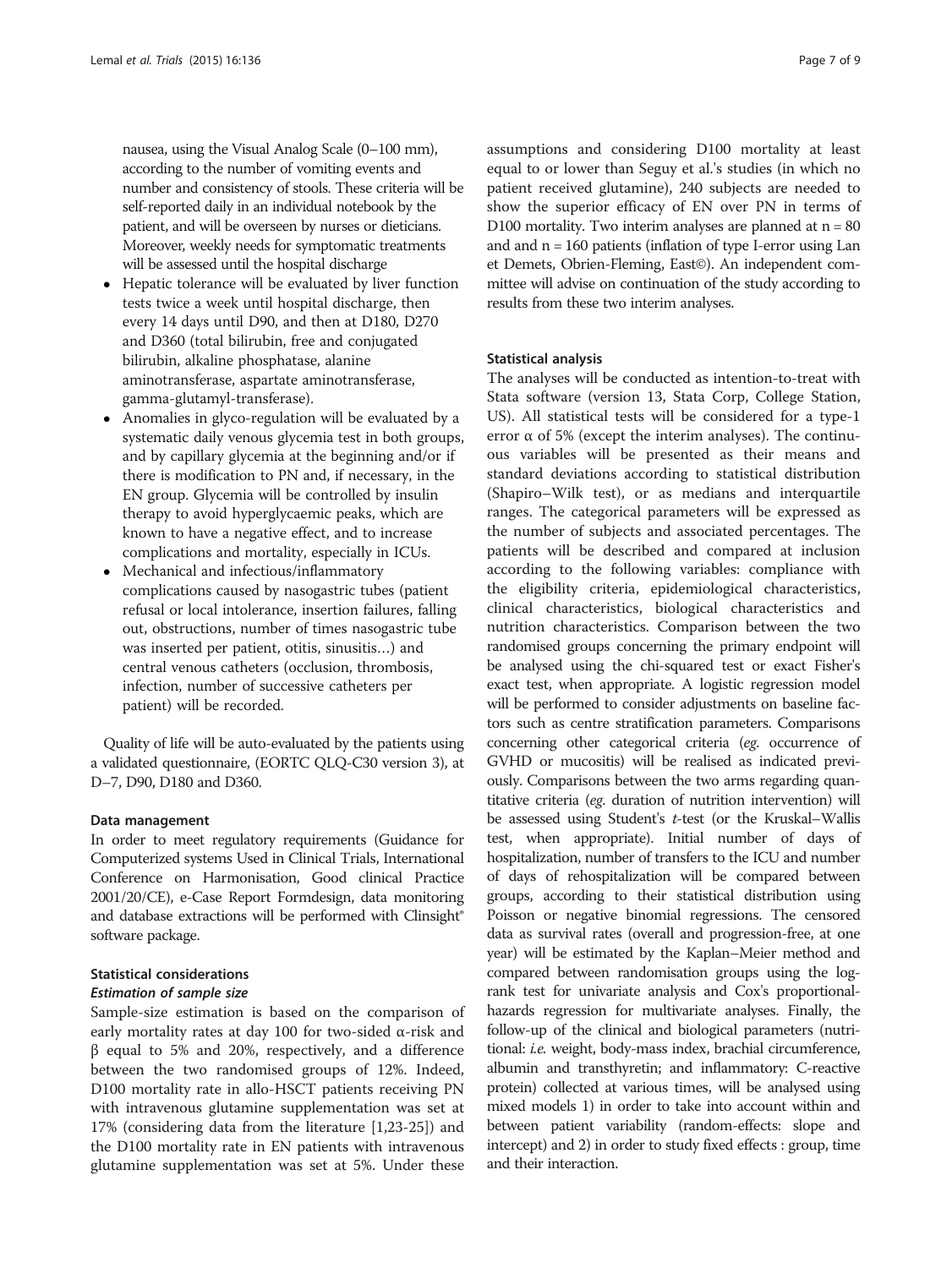#### <span id="page-7-0"></span>Discussion

The aim of this study is to evaluate the impact of nutritional support modalities during allo-HSCT on mortality and early immunological and infectious toxicities. Indeed, although the consequences of malnutrition are well known and nutritional support is recommended in the allo-HSCT setting, there is a lack of data on the best method of artificial nutrition, i.e. enteral or parenteral (ASPEN, European society of clinical nutrition and metabolism (ESPEN), SFNEP). The few data in the literature assume that EN may decrease early complications in allo-HSCT, notably infections and immunological issues, and decrease D100 mortality [[23,24](#page-8-0)].

Rare data available in retrospective studies in this "enteral nutrition / allo-HSCT" field mentioned event rates for overall survival at D100 with myeloablative conditioning regimens respectively at 33% in PN group vs 8% in EN group, suggesting that 75% of early deaths could be avoided with EN. Even if these results can appear counter-intuitive considering solely correctable nutritional problems, it could be partially explained by recent scientific data suggesting that route of nutrition administration could impact on more than nutritional status. As instance, and even if these issues are not directly explored by our study, there are strong data suggesting an impact of nature and route of nutritional administration on dysbiosis [[28-32](#page-8-0)], which has recently been shown to directly impact on post allo-HSCT survival [\[33](#page-8-0)].

The main evaluation criterion in this study is D100 mortality, which is a strong marker of early allo-HSCT toxicity, classically used in allo-HSCT trials; secondary criteria will evaluate haematological and nutritional outcomes. Therefore, we may be in the best position to evaluate the impact of EN on early allo-HSCT toxicity, and haematological and nutritional outcomes. Moreover, we have anticipated all the expected pitfalls related to allo-HSCT's intrinsic complexity and heterogeneity. In spite of these precautions, few limitations still remain: these are listed below.

EN in allo-HSCT needs the use of specific and adapted protocols, which have shown their efficacy and security in some centres [[23-25](#page-8-0)]. The daily practical application of these precise and validated procedures requires experience. There is a risk that a lack of experience in some centres regarding NE administration after allo-HSCT may result in non-optimal use of EN, and lead to under-estimation of EN efficacy and tolerance. To avoid this risk, we have trained medical and paramedical teams in the main EN procedures, and have encouraged them to use EN before this trial began.

Furthermore, with the development and rapid spread of reduced-toxicity myeloablative conditioning regimens, early toxicity after allo-HSCT has decreased since this

trial was first designed, reducing the D100 mortality to  $\sim$ 10% in the population with haematological malignancy [[34\]](#page-8-0). Thus, toxicity in the PN group could be lower than expected according to our initial hypothesis: this may lead to an insufficient statistical power to demonstrate EN superiority.

#### Trial status

The local ethical committee (CPP Sud Est VI) agreement was obtained in December 2012. The French national authorities (ANSM) agreement was obtained in July 2013. NEPHA recruitment has been ongoing since November 2013. Study completion date is estimated at June 2017. Clinical trials gov number: NCT01955772.

#### Abbreviations

Allo-HSCT: Allogeneic hematopoietic stem cell transplantation; ANSM: French National Health Authorities; ASPEN: American society of enteral and parenteral nutrition; EN: Enteral nutrition; ESPEN: European society of clinical nutrition and metabolism; GVHD: Graft-versus-host disease; D100 mortality: Mortality at day 100; ICU: Intensive care unit; NEPHA: Comparison of Nutritional support with Enteral or Parenteral procedures in patients with Hematological malignancies undergoing Allogeneic stem cell transplantation; PN: Parenteral nutrition; SFNEP: French-speaking society of clinical nutrition and metabolism.

#### Competing interests

CB declares competing of interest with Baxter SA, Fresenius-Kabi, Lactalis, Nestlé Clinical Nutrition, Nutricia Clinical Nutrition SAS.

#### Authors' contributions

CB is the main investigator and developed the study concept with RL and JOB. BP advises on the methodology and is in charge of randomisation and data analyses. RL, AC, EH, AR and CC contributed to the study design and will contribute to data collection and coordination development. All authors read and approved this manuscript, and will read and approve the final manuscript.

#### Financial support

NEPHA is funded by a grant of National Hospital Clinical Research Program from the French Ministry of Health (PHRC 2012, 2011-A01288-33), and the French-speaking society of clinical nutrition and metabolism (SFNEP). NEPHA is also funded by support from Nutricia Clinical Nutrition SAS.

#### Author details

<sup>1</sup>CHU Clermont-Ferrand, Service d'Hématologie Clinique Adulte et de Thérapie Cellulaire, F-63003 Clermont-Ferrand, France. <sup>2</sup>Clermont Université Université d'Auvergne, EA7283, CIC501, BP 10448, F-63000 Clermont-Ferrand, France.<sup>3</sup>CHU Clermont-Ferrand, Unité biostatistique Direction de la Recherche Clinique, F-63003 Clermont-Ferrand, France. <sup>4</sup>CHU Clermont-Ferrand Service Diététique, F-63003 Clermont-Ferrand, France. <sup>5</sup>CHU Clermont-Ferrand Service de Médecine Digestive et Hépatobiliaire, F-63003 Clermont-Ferrand, France. <sup>6</sup>Clermont Université, Université d'Auvergne, Unité de Nutrition Humaine, BP 10448, F-63000 Clermont-Ferrand, France. <sup>7</sup>INRA, UMR 1019, UNH, CRNH Auvergne, F-63000 Clermont-Ferrand, France.

#### Received: 18 November 2014 Accepted: 19 March 2015 Published online: 07 April 2015

#### References

- 1. Crowther M, Avenell A, Culligan DJ. Systematic review and meta-analyses of studies of glutamine supplementation in haematopoietic stem cell transplantation. Bone Marrow Transplant. 2009;44(7):413–25.
- 2. Mattsson J, Westin S, Edlund S, Remberger M. Poor oral nutrition after allogeneic stem cell transplantation correlates significantly with severe graftversus-host disease. Bone Marrow Transplant. 2006;38(9):629–33.